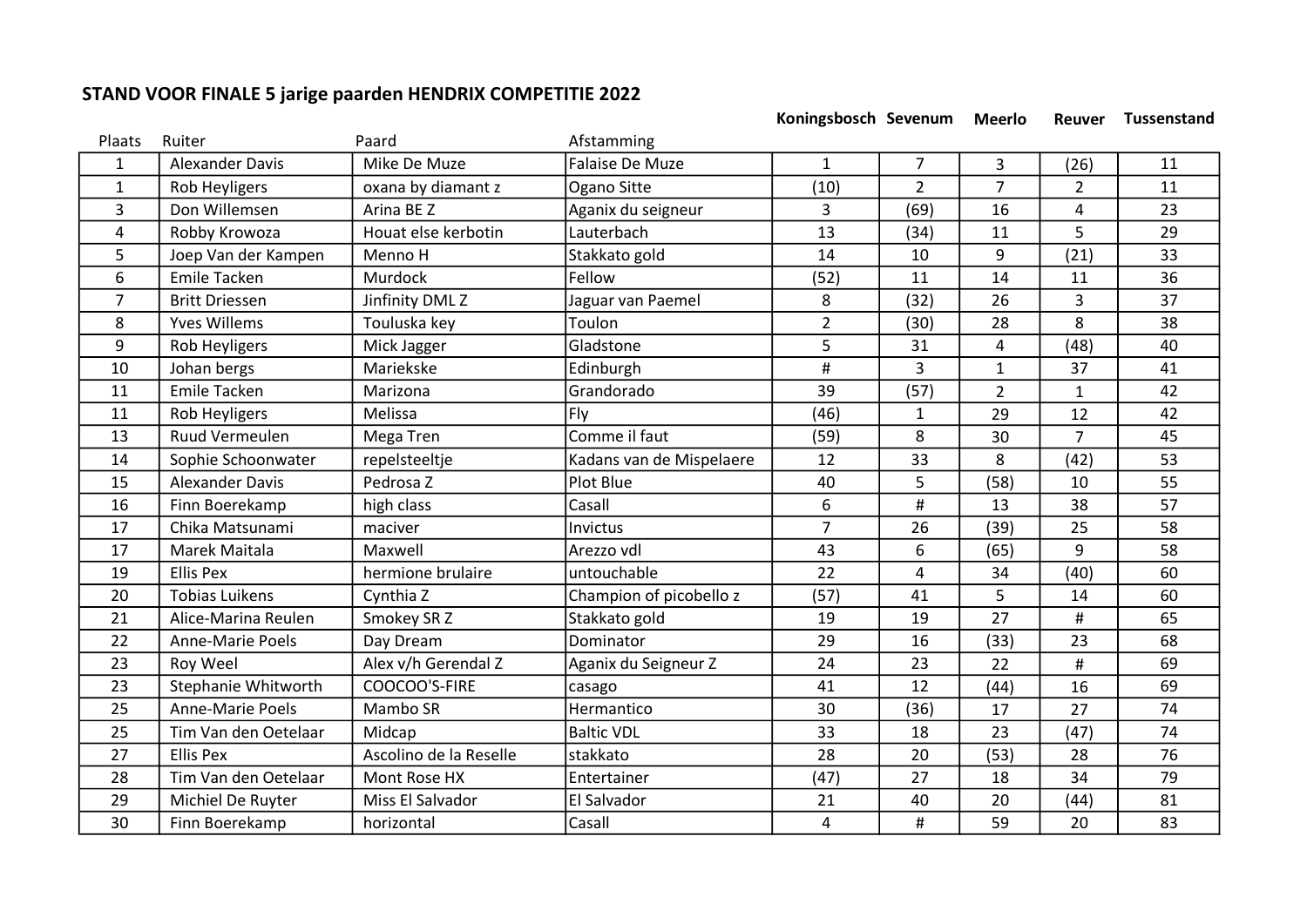| 31 | Pieter de Brabandere     | Especiale RV        | Elvis ter Putte       | 20   | 29   | 36   | (51) | 85  |
|----|--------------------------|---------------------|-----------------------|------|------|------|------|-----|
| 32 | <b>Kelly Langel</b>      | Mondograaf          | El Salvador           | 11   | #    | 10   | 65   | 86  |
| 33 | Yenthe Schrijvers        | Ridgefield HPE      | Untouchable           | #    | 22   | 47   | 19   | 88  |
| 34 | Marek Maitala            | Metareusa JDV       | George                | 42   | 25   | #    | 24   | 91  |
| 35 | Micky Van de Oetelaar    | Dynamite Z          | Dominator 2000 Z      | (56) | 21   | 41   | 33   | 95  |
| 36 | Luuk Van den Kerkhof     | Mofaut              | Comme il Faut         | 17   | 44   | 37   | (63) | 98  |
| 37 | <b>Renee Zomers</b>      | Mister Daydream     | Hotspot               | 55   | 38   | 6    | #    | 99  |
| 38 | <b>Robbert Ehrens</b>    | Meureka             | Ultimo van ter Moude  | 26   | 39   | 35   | (45) | 100 |
| 39 | <b>Elke Geraedts</b>     | mersina             | Comme il Faut         | #    | 60   | 12   | 30   | 102 |
| 39 | Jörn Emschove            | vdl groep murphy    | Jos van d'Abdijhoeve  | 45   | 14   | (54) | 43   | 102 |
| 41 | Liz Theelen              | Marrakesh           | Untouchable           | 50   | (53) | 21   | 32   | 103 |
| 41 | Robby Krowoza            | clarimo             | Comilfo Plus Z        | 35   | 50   | (64) | 18   | 103 |
| 43 | Sophie Schoonwater       | mirage              | <b>I Am Codex</b>     | 37   | (65) | 45   | 22   | 104 |
| 44 | Mikolaj Kownacki         | California          | Xxx                   | 49   | #    | 25   | 31   | 105 |
| 45 | <b>Ruud Vermeulen</b>    | Mourinho            | <b>Etoulon VDL</b>    | (68) | 61   | 31   | 15   | 107 |
| 46 | Gaj Riossa /Joey Alberti | Malina JDV          | Cape Coral RBF Z      | 34   | 51   | 24   | (54) | 109 |
| 47 | Laura Scheepers          | Kadanz PL Z         | Kafka van de heffinck | (48) | 43   | 38   | 29   | 110 |
| 47 | Sem Huizenaar            | marlon              | Hermantico            | (69) | 35   | 15   | 60   | 110 |
| 49 | <b>Kelly Langel</b>      | Maestro             | Numero uno            | 54   | 9    | 50   | (55) | 113 |
| 50 | Ingrid Jakobsen          | Mahomy              | Cardento              | 27   | 42   | 48   | (58) | 117 |
| 51 | Renee de Weert           | Maloubet            | Comme il Faut         | 23   | 45   | 52   | (64) | 120 |
| 52 | Kim Huige                | Mojito HX           | George                | (64) | 28   | 60   | 36   | 124 |
| 52 | Robby Krowoza            | kazou               | Kannan                | 44   | 37   | 43   | 61   | 124 |
| 52 | Yenthe Schrijvers        | Sisi Gold Z         | Solid Gold Z          | $\#$ | 52   | 19   | 53   | 124 |
| 55 | Kristian Houwen          | Miletto             | Carrera vdl           | 31   | 48   | (63) | 46   | 125 |
| 56 | Micky Van de Oetelaar    | Madonna Especiale   | Canturano             | 18   | (63) | 51   | 59   | 128 |
| 57 | Eric jr. Van der Vleuten | more special        | Grandorado            | (71) | 64   | 57   | 13   | 134 |
| 58 | Micky Van de Oetelaar    | Amigo AG Z          | Aganix du Seigneur    | (66) | 46   | 56   | 35   | 137 |
| 59 | Don Willemsen            | <b>Maxville VDS</b> | Nr Uno                | 67   | 15   | (67) | 57   | 139 |
| 59 | Mireille Couperus        | To the point PS Z   | Take a chance on me Z | (70) | 49   | 49   | 41   | 139 |
| 61 | Gert Bloemen             | Monsieur van Overis | Moncler van Overis    | $\#$ | 55   | 32   | 56   | 143 |